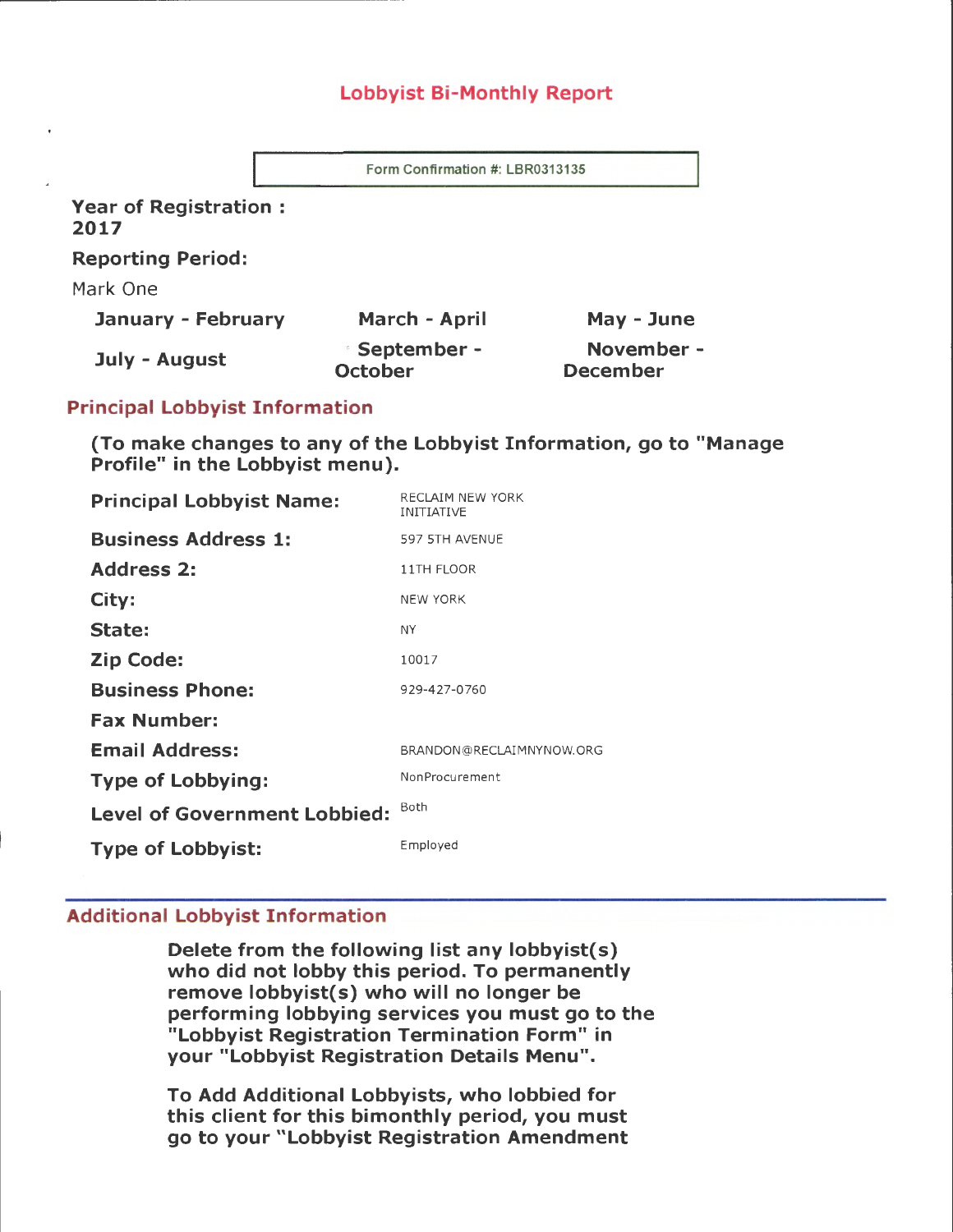# **form" in your "Lobbyist Registration Details Menu".**

|                           | <b>First Name</b>                   | <b>Last Name</b>               | ᢙ |
|---------------------------|-------------------------------------|--------------------------------|---|
|                           | MIKE                                | ARMSTRONG                      |   |
|                           | <b>JOHN</b>                         | <b>BYRNE</b>                   |   |
|                           | <b>DOMENICK</b>                     | COCCHIARA                      |   |
|                           | <b>BRANDON</b>                      | MUIR                           |   |
|                           | GEORGE                              | PHILLIPS                       |   |
| <b>Client Information</b> |                                     |                                |   |
|                           | <b>Client Business Name:</b>        | RECLAIM NEW YORK INITIATIVE    |   |
|                           | <b>Business Address 1:</b>          | 597 5TH AVENUE                 |   |
| <b>Address 2:</b>         |                                     | 7TH FLOOR                      |   |
| City:                     |                                     | <b>NEW YORK</b>                |   |
| State:                    |                                     | NY.                            |   |
| <b>Zip Code:</b>          |                                     | 10017                          |   |
| Country:                  |                                     | US                             |   |
| <b>Business Phone:</b>    |                                     | 929-427-0760                   |   |
| <b>Fax Number:</b>        |                                     |                                |   |
| <b>First Name:</b>        | <b>Chief Administrative Officer</b> | <b>BRANDON</b>                 |   |
| <b>Last Name:</b>         | <b>Chief Administrative Officer</b> | MUIR                           |   |
| <b>Title:</b>             | <b>Chief Administrative Officer</b> | <b>EXECUTIVE DIRECTOR</b>      |   |
|                           |                                     | <b>Third Party Information</b> |   |
| Name:                     |                                     |                                |   |
|                           | <b>Business Address 1:</b>          |                                |   |
| <b>Address 2:</b>         |                                     |                                |   |
| City:                     |                                     |                                |   |
| State:                    |                                     |                                |   |
| <b>Zip Code:</b>          |                                     |                                |   |
| Country:                  |                                     |                                |   |
| <b>Business Phone:</b>    |                                     |                                |   |
|                           |                                     |                                |   |

**Summary of Compensation and Reimbursed Expenses for this period** 

**Compensation (Current Period Only) Reimbursed Expenses**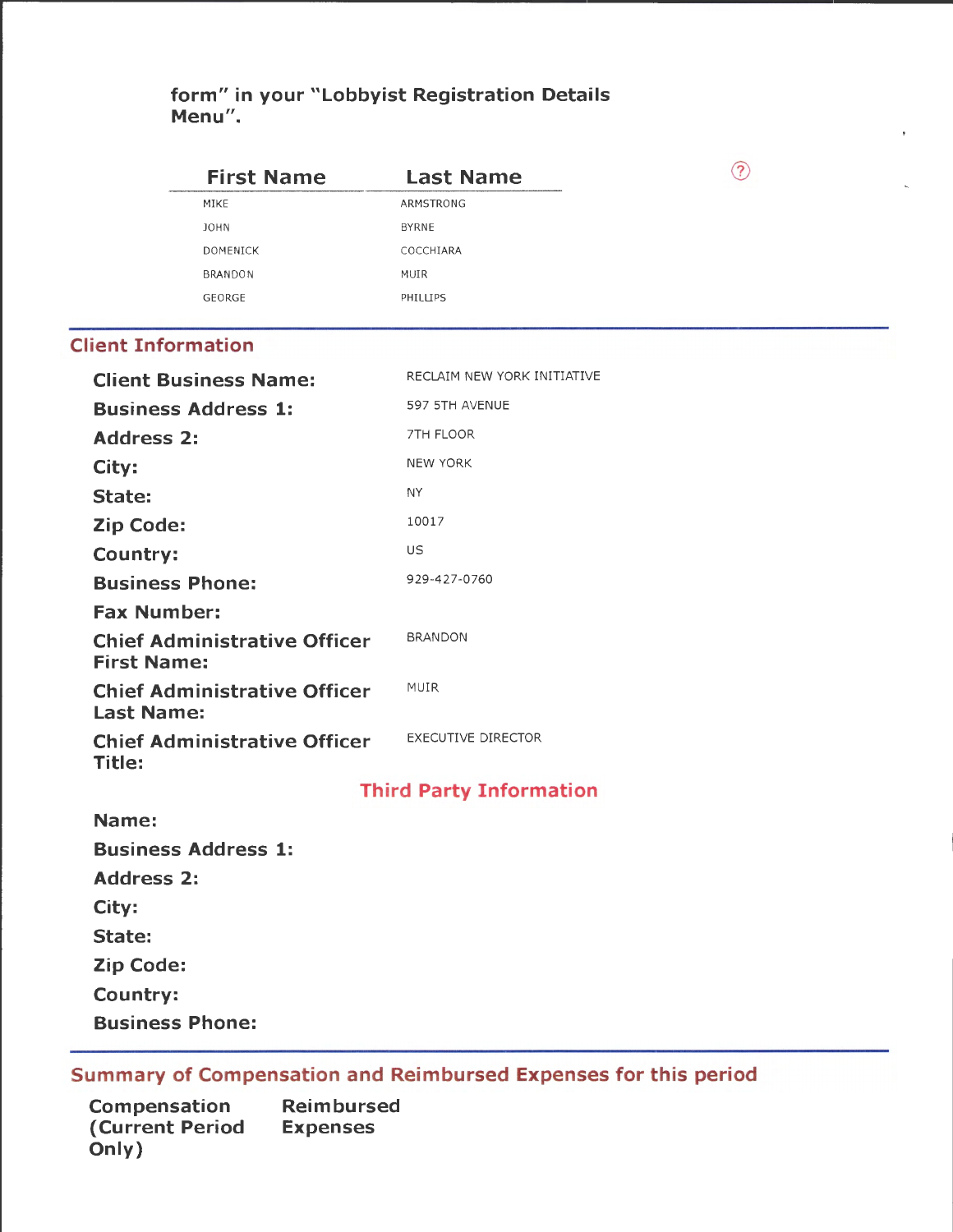6897

# **Other Lobbying Expenses (Current Period Only)**

**A.Report in the aggregate all expenses less than or equal to \$75** 

**B.Report in the aggregate all expenses for salaries of non-lobbying employees:** 

3548

9

**C.Itemize all expenses exceeding \$75 : 2** 

**I have no itemized expenses to report for this period.** 

**Check box to agree with previous statement or enter expenses below** 

| <b>PaidTo</b>                                | <b>Date</b> | <b>Purpose</b>   | <b>Ad? SocialEvent? Amount</b> |      |  |
|----------------------------------------------|-------------|------------------|--------------------------------|------|--|
| <b>EMPIRE SOLUTIONS</b><br>CONSULTING L.L.C  | 10/31/2017  | CONSULTING       |                                | 802  |  |
| <b>EMPIRE SOLUTIONS</b><br>CONSULTING L.L.C. | 09/29/2017  | CONSULTING       | ¥.                             | 1146 |  |
| <b>FACEBOOK</b>                              | 09/01/2017  | ONLINE AD        | ¥.                             | 732  |  |
| <b>FACEBOOK</b>                              | 09/06/2017  | <b>ONLINE AD</b> | $\overline{\mathcal{L}}$       | 200  |  |
| <b>FACEBOOK</b>                              | 09/09/2017  | <b>ONLINE AD</b> | $\mathcal{A}$                  | 170  |  |
| <b>FACEBOOK</b>                              | 09/12/2017  | <b>ONLINE AD</b> | $\mathcal{A}$                  | 157  |  |
| <b>FACEBOOK</b>                              | 09/13/2017  | ONLINE AD        | $\mathcal{A}$                  | 374  |  |
| <b>FACEBOOK</b>                              | 10/02/2017  | ONLINE AD        | ∢                              | 200  |  |
| <b>FACEBOOK</b>                              | 10/02/2017  | <b>ONLINE AD</b> | ¥.                             | 1000 |  |
| <b>FACEBOOK</b>                              | 10/05/2017  | <b>ONLINE AD</b> | ∢                              | 450  |  |
| <b>FACEBOOK</b>                              | 10/16/2017  | <b>ONLINE AD</b> | ✔                              | 3000 |  |

**Top** 

# **D. Total expenses for current period** : \$ **11788**

**Subject**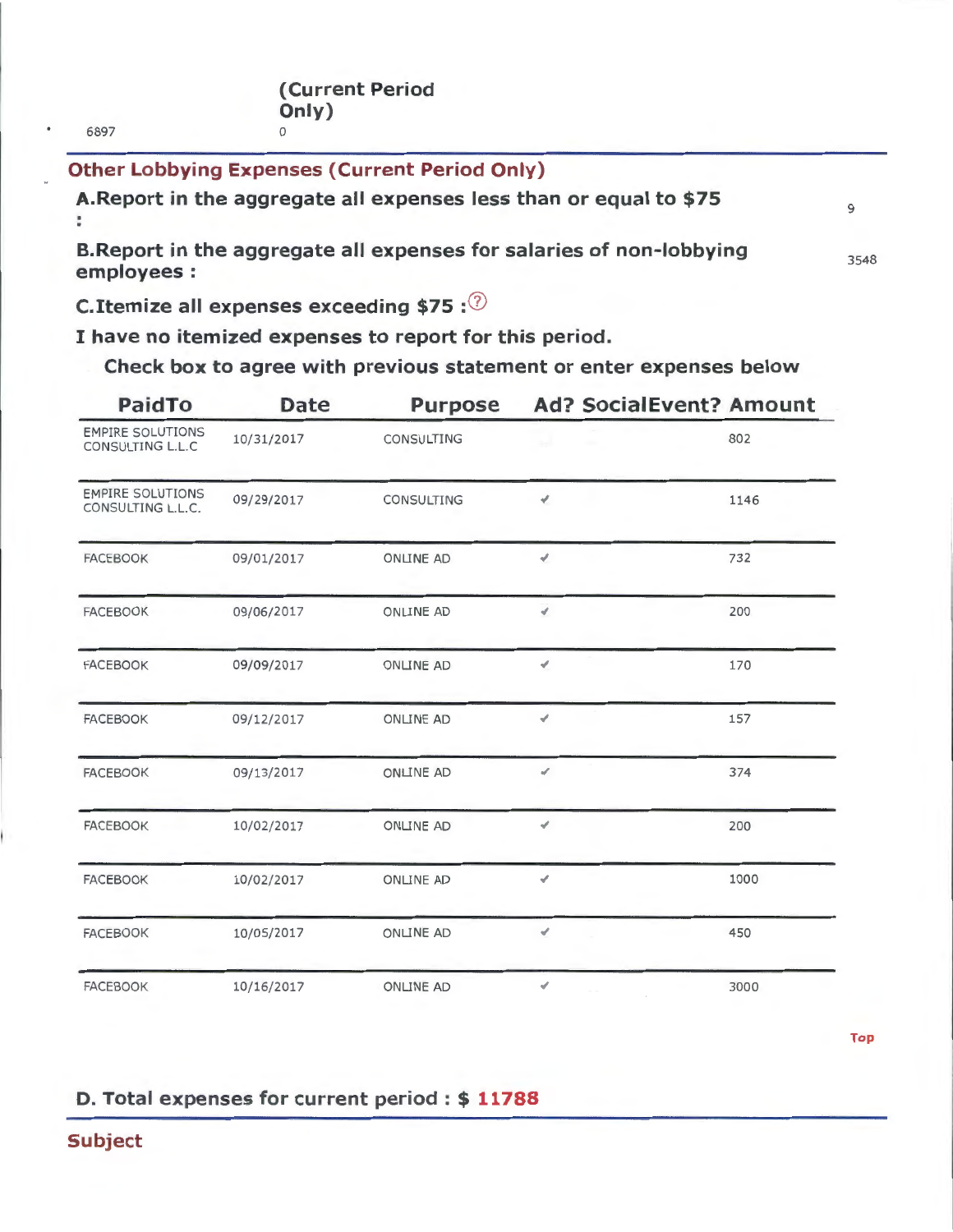## **Subjects on which you lobbied:**

NASSAU COUNTY BUDGET, SUFFOLK COUNTY BUDGET, COUNTY FEES, MOUNT VERNON BUDGET, UTICA ETHICS, CORTLAND COUNTY BUDGET, NYS INFRASTRUCTURE, NYS STATE BUDGET, NYS ENERGY, NYS OVERSIGHT & ETHICS, NYS ECONOMIC DEVELOPMENT, NYS TRASPORTATION, ULSTER COUNTY LICENSING

### **Person**

## **Person, State Agency, Municipality or Legislative Body lobbied:**

NYS ASSEMBLY, NYS SENATE, NYS EXECUTIVE CHAMBER, SUFFOLK COUNTY LEGISLATURE, SUFFOLK COUNTY EXECUTIVE, NASSAU COUNTY LEGISLATURE, NASSAU COUNTY EXECUTIVE, HEMPSTEAD TOWN COUNCIL, ULSTER COUNTY LEGISLATORS, MOUNT VERNON LEGISLATORS, UTICA LEGISLATORS

#### **Bill**

## **Bill, Rule, Regulation, Rate Number or brief description relative to the introduction or intended introduction of legislation or a resolution on which you lobbied:**

CORTLAND COUNTY JAIL, SUFFOLK COUNTY BUDGET, NASSAU COUNTY BUDGET, HEMPSTEAD ETHICS BILL, ULSTER COUNTY LICENSING, UTICA TERM LIMITS, MOUNT VERNON BUDGET, NYS INFRASTRUCTURE

### **Title**

## **Title and Identifying #of procurement contracts and documents on which you expect to lobby:**

**No details were entered.** 

### **Number or Subject Matter**

**Number or Subject Matter of Executive Order of Governor/Municipality on which you expect to lobby:** 

**No details were entered.** 

### **Subject Matter**

**Subject Matter of and Tribes involved in tribal-state compacts, etc on which you expect to lobby:** 

**No details were entered.** 

### **Declaration**

I **declare under penalty of perjury that the information contained in this Bi-Monthly report is true, correct and complete to the best of my knowledge and belief.**